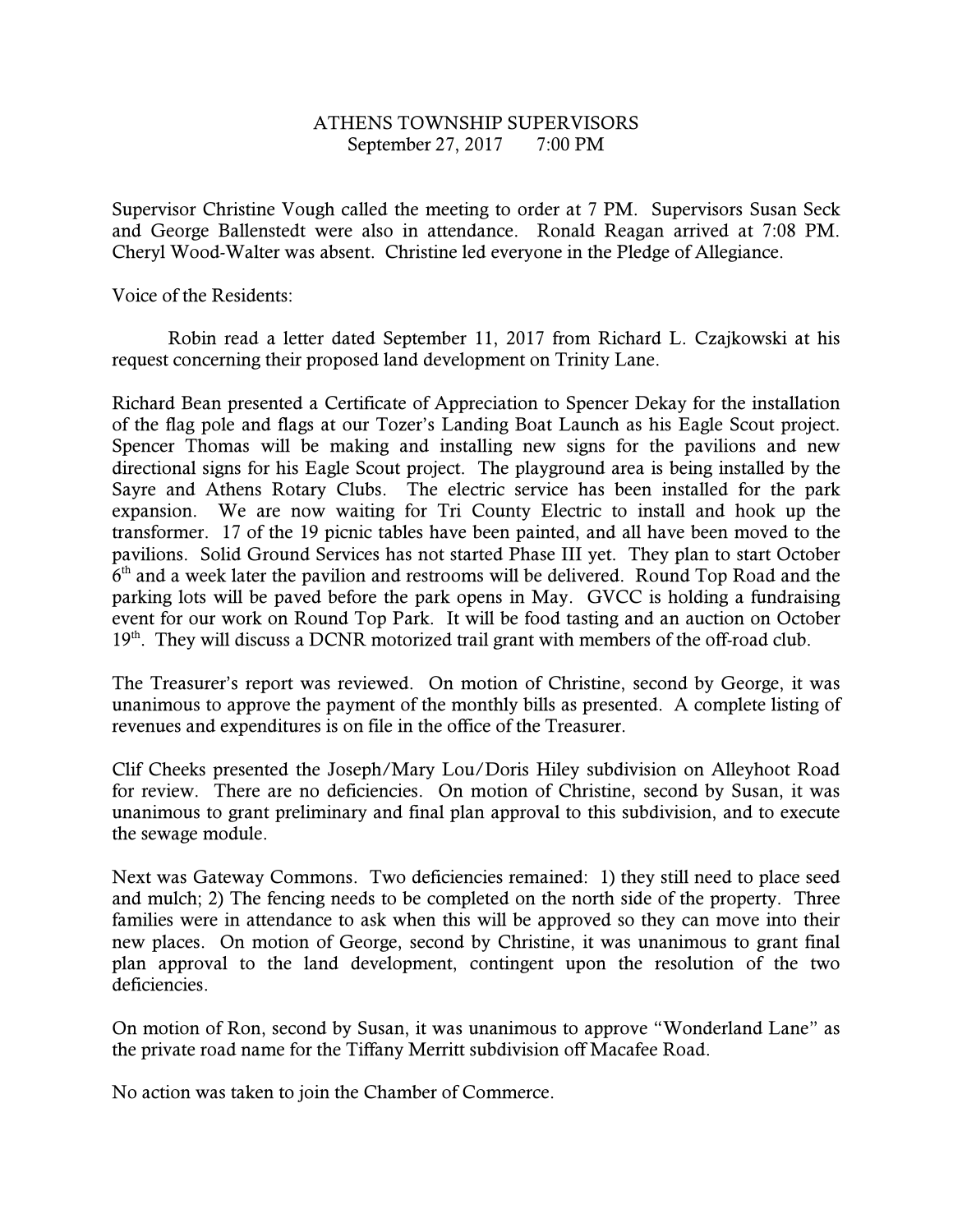Page Two Athens Township Supervisors September 27, 2017

On motion of Christine, second by Susan, it was unanimous to set Trick-or-Treat night as October 31, 2017 from 6 PM to 8 PM.

Robin presented the corrected Police MMO for 2018. The amount had been miscalculated and has been corrected to \$72,832 for 2018.

The Board asked Robin to call Roberta Blanchard and tell her to contact us after her son has cleared the weighlock property in November so we can come and see it.

On motion of Ron, second by Susan, it was unanimous to approve, sign and execute the response contract for our traffic signals with Kuharchik.

On motion of George, second by Christine, it was unanimous to appoint Steve Sumner as the Athens Township representative to the Valley Joint Sewer Authority for a term to expire December 31, 2018.

On motion of Ron, second by Susan, it was unanimous to ratify the donation of \$50 in memory of Lance Bentley to the Richard L. Bentley Memorial Playground in South Waverly.

On motion of Ron, second by Christine, it was unanimous to vote for Jack Hines and Tim Horner as Trustees to the PSATS Unemployment Compensation Group Trust.

Susan reported for Public Works. They are working the roads and have done the tarring and chipping. They will fill the potholes on Round Top Road with the pug mill mix.

On motion of Susan, second by Christine, it was unanimous to ratify the tarring and chipping of Meadowlark Drive, Highland Drive and Pump Station Hill Road and to pay for this work from the Public Works General Fund.

On motion of Susan, second by Christine, it was unanimous to ratify the payment for the paving of Cole Street by Hawbaker with the inclusion of Change Order 001 dated August 8, 2017 to be paid from our Liquid Fuels Fund.

On motion of Susan, second by Christine, it was unanimous to ratify the payment for the Cole Street concrete work completed by J & D Ward Contracting in the amount of \$1,350 to be paid from the Public Works General Fund.

On motion of George, second by Ron, it was unanimous to approve the minutes of August  $30<sup>th</sup>$  and September 20, 2017 as written.